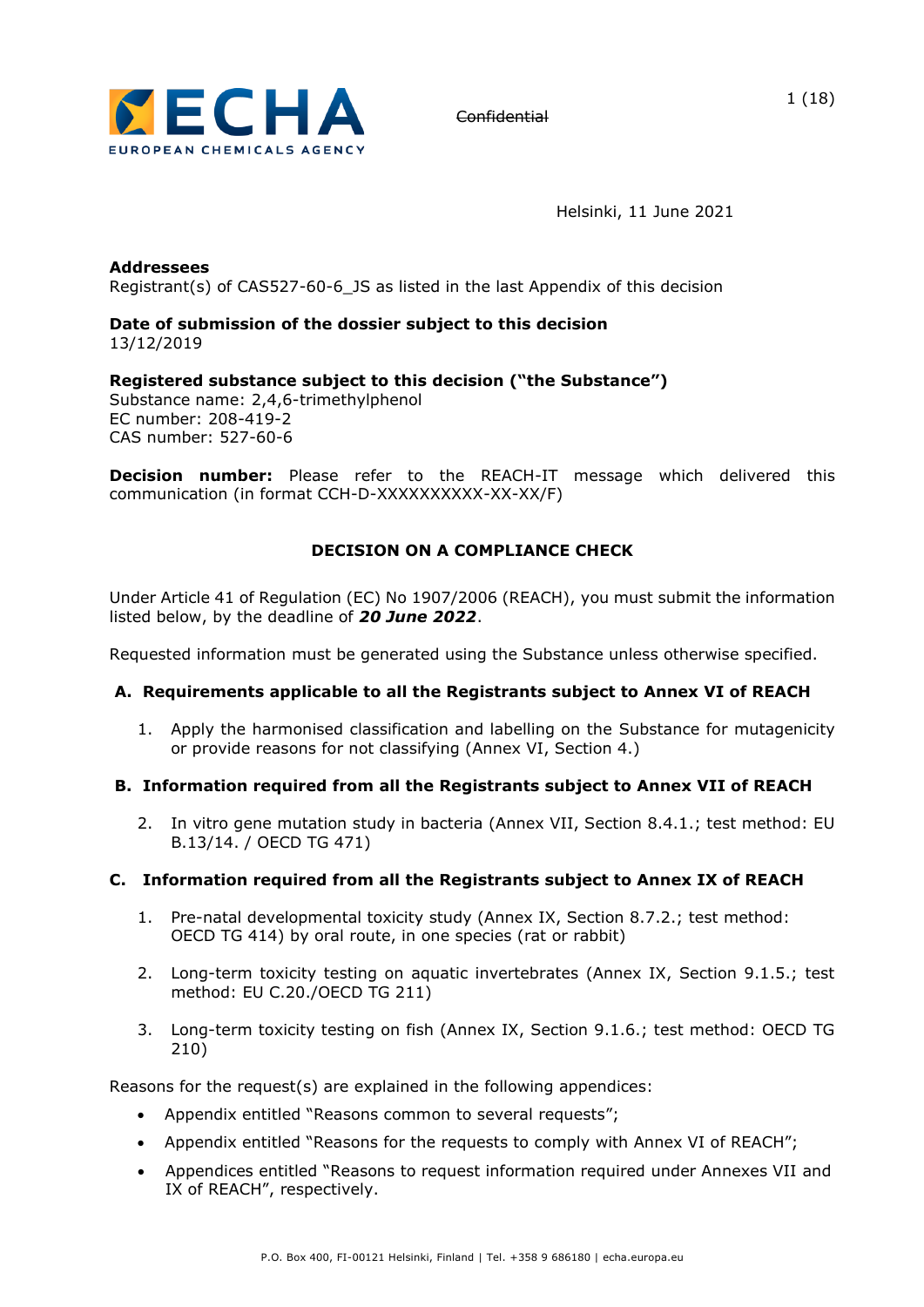

# **Information required depends on your tonnage band**

You must provide the information listed above for all REACH Annexes applicable to you, and in accordance with Articles 10(a) and 12(1) of REACH:

• the information specified in Annexes VI, VII, VIII and IX to REACH, for registration at 100-1000 tpa.

You are only required to share the costs of information that you must submit to fulfil your information requirements.

### **How to comply with your information requirements**

To comply with your information requirements you must submit the information requested by this decision in an updated registration dossier by the deadline indicated above. You must also update the chemical safety report, where relevant, including any changes to classification and labelling, based on the newly generated information.

You must follow the general testing and reporting requirements provided under the Appendix entitled "Requirements to fulfil when conducting and reporting new tests for REACH purposes". In addition, you should follow the general recommendations provided under the Appendix entitled "General recommendations when conducting and reporting new tests for REACH purposes". For references used in this decision, please consult the Appendix entitled "List of references".

### **Appeal**

This decision, when adopted under Article 51 of REACH, may be appealed to the Board of Appeal of ECHA within three months of its notification to you. Please refer to <http://echa.europa.eu/regulations/appeals> for further information.

### **Failure to comply**

If you do not comply with the information required by this decision by the deadline indicated above, ECHA will notify the enforcement authorities of your Member State.

Authorised<sup>1</sup> under the authority of Christel Schilliger-Musset, Director of Hazard Assessment

 $<sup>1</sup>$  As this is an electronic document, it is not physically signed. This communication has been approved according to</sup> ECHA's internal decision-approval process.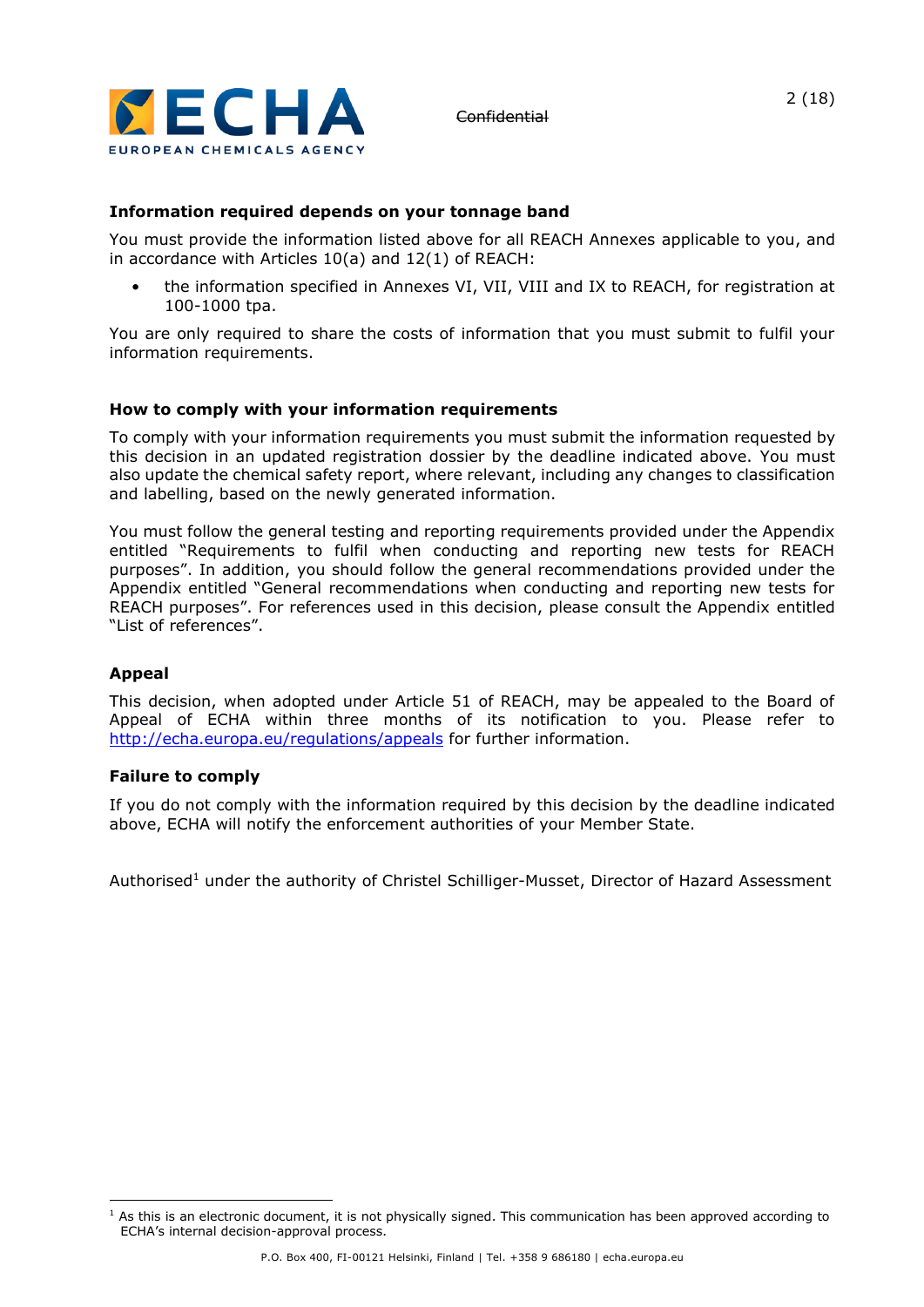

# **Appendix on Reasons common to several requests**

### **1. Assessment of your Weight of Evidence adaptation under Annex XI, Section 1.2**

You have adapted the following standard information requirements by applying weight of evidence (WoE) adaptation in accordance with Annex XI, section 1.2:

- Pre-natal developmental toxicity study (Annex IX, Section 8.7.2.)
- Long-term toxicity testing on fish (Annex IX, Section 9.1.6.1.)

ECHA has considered the scientific and regulatory validity of your weight of evidence approach in general before assessing the specific standard information requirements in the following appendices.

Annex XI, Section 1.2 states that there may be sufficient weight of evidence from several independent sources of information leading to assumption/conclusion that a substance has or has not a particular dangerous (hazardous) property, while information from a single source alone is insufficient to support this notion.

According to ECHA Guidance R.4, a weight of evidence adaptation involves an assessment of the relative values/weights of the different sources of information submitted. The weight given is based on the reliability of the data, consistency of results/data, nature and severity of effects, and relevance and coverage of the information for the given regulatory information requirement. Subsequently, relevance, reliability, coverage, consistency and results of these sources of information must be balanced in order to decide whether they together provide sufficient weight to conclude that the Substance has or has not the (dangerous) property investigated by the required study.

Annex XI, section 1.2 requires that adequate and reliable documentation is provided to describe your weight of evidence approach.

However, for each relevant information requirement, you have not submitted any explanation why the sources of information provide sufficient weight of evidence leading to the conclusion/assumption that the Substance has or has not a particular dangerous property.

In spite of this critical deficiency, which in itself could lead to the rejection of the adaptation, ECHA has nevertheless assessed the validity of your adaptation.

As your weight of evidence approach has further deficiencies that are specific for these information requirements individually, these are . set out under the information requirement concerned in the Appendix C below.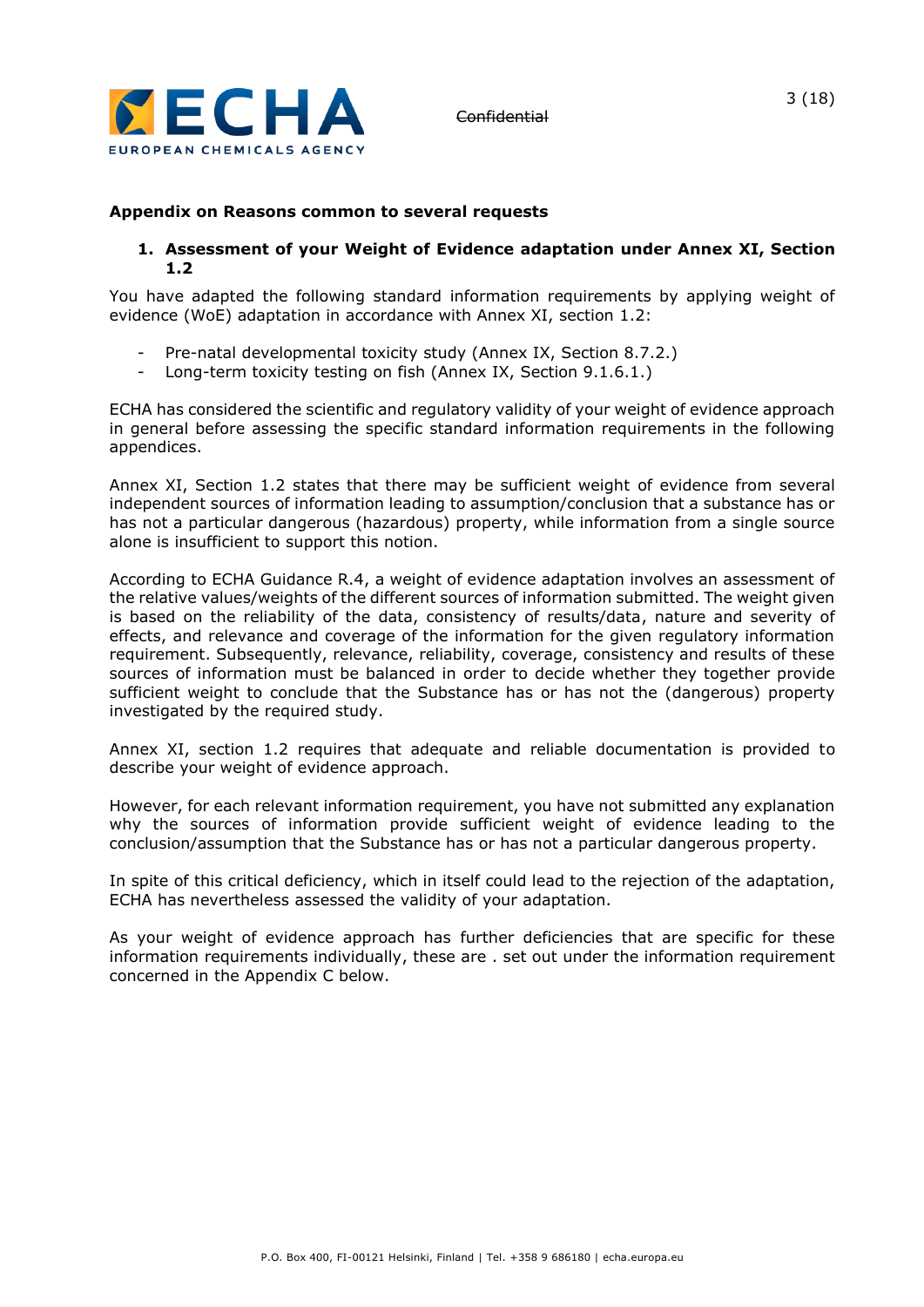

# 4 (18)

# **Appendix A: Reasons for the requests to comply with Annex VI of REACH**

Under Article 10(a) of REACH, a technical dossier must contain information specified in Annex VI to REACH.

### **1. Apply the harmonised classification and labelling on the Substance for mutagenicity (Annex VI, Section 4.)**

Classification and labelling of the substance, resulting from the application of Title I, II and III of Regulation (EC) No 1272/2008 (CLP), is an information requirement as specified in Annex VI to REACH.

Your Substance contains xxxxxx xxx xxxxxxxxx) as an impurity in its composition to which a harmonised classification applies (Index Number 604-001-00-2).

According to CLP Guidance<sup>2</sup> "*Substances may contain impurities, additives, or other constituents while still meeting the substance definition in CLP. This applies to both monoconstituent, multi-constituent (e.g. reaction masses) and UVCB substances. The classification of such impurities, additives or individual constituents may influence the classification of the substance, in addition to the other hazardous properties. If data on the substance with its components are not available (or for CMRs, see section 1.1.6.1), in principle, the same classification and labelling rules as for mixtures should apply also for such substances".* 

Under Article 10(1) of CLP, "*Specific concentration limits and generic concentration limits are limits assigned to a substance indicating a threshold at or above which the presence of that substance in another substance or in a mixture as an identified impurity, additive or individual constituent leads to the classification of the substance or mixture as hazardous*"

Further, according to section 3.5.3.1.1. of Annex I to CLP, a "*mixture shall be classified as a mutagen when at least one ingredient has been classified as a Category 1A, Category 1B or Category 2 mutagen and is present at or above the appropriate generic concentration limit"* triggering classification. This concentration limit is  $\geq 1.0$  % for Category 2 (Table 3.5.2. of Annex I to CLP).

is included in Annex VI to CLP as mutagen, Category 2 (Muta 2) (H341) with a statement "Suspected of causing genetic defects" (harmonised classification).

According to your registration dossier, your Substance is a monoconstituent substance, which contains xxx xxx as an impurity in its composition (at a typical concentration contains of  $\langle 0.1\% \text{ w/w} \rangle$ , concentration range  $> 0 \leq 3$  % w/w), but you have not classified the Substance as Muta 2, or provided any justification for the non-classification.

Based on the above, you are requested to classify your Substance as Muta 2 or provide reasons for not classifying. These reasons should be scientifically justified.

<sup>2</sup> Guidance on the Application of the CLP Criteria, Section 1.1.7.2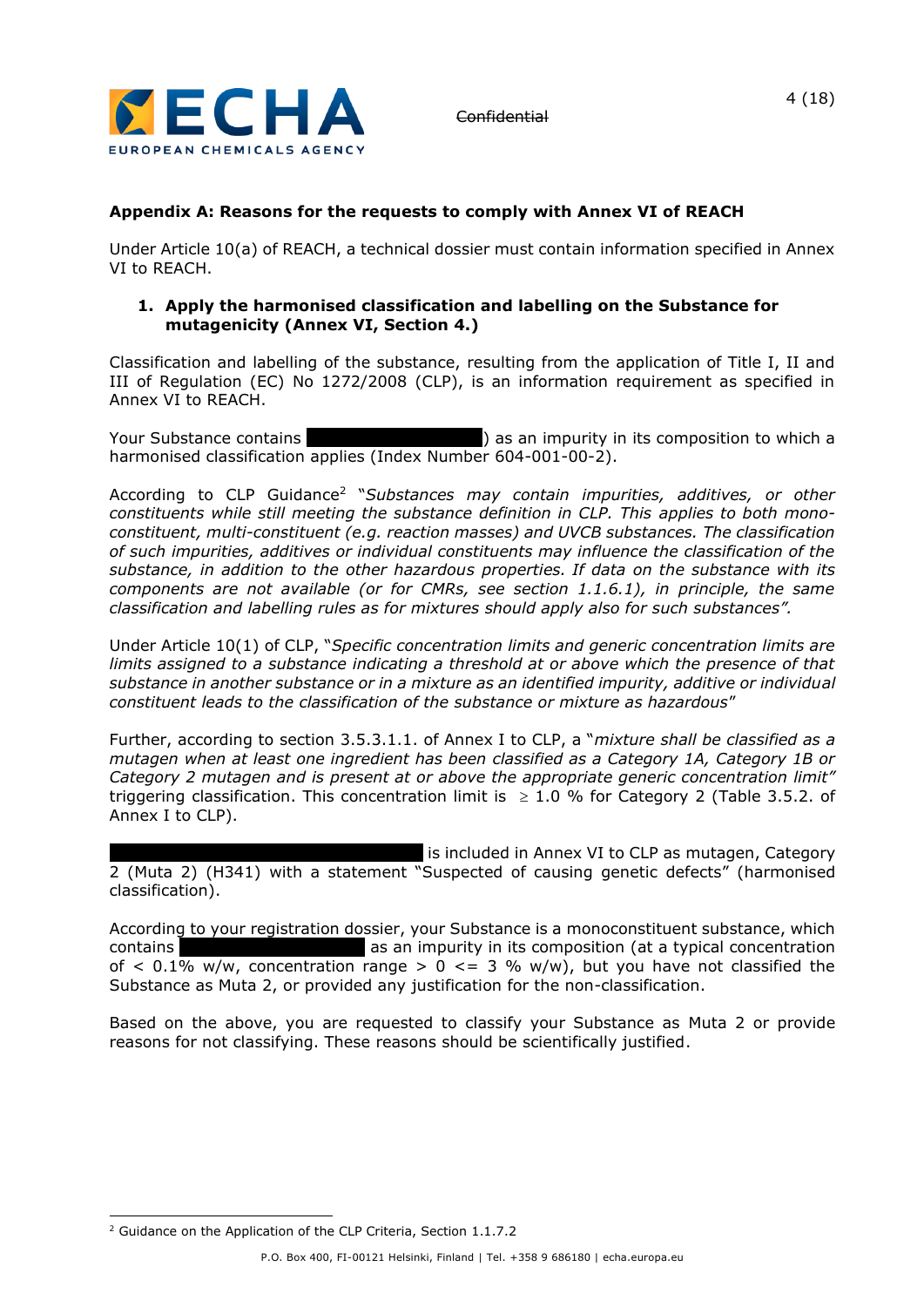

# **Appendix B: Reasons to request information required under Annex VII of REACH**

# **1. In vitro gene mutation study in bacteria**

An *in vitro* gene mutation study in bacteria is an information requirement under Annex VII to REACH (Section 8.4.1.).

Your dossier does not contain any study or adaptation in accordance with the general rules of Annex XI for this standard information requirement.

### *Study design*

To fulfil the information requirement for the Substance, the *in vitro* gene mutation study in bacteria (OECD TG 471) is considered suitable.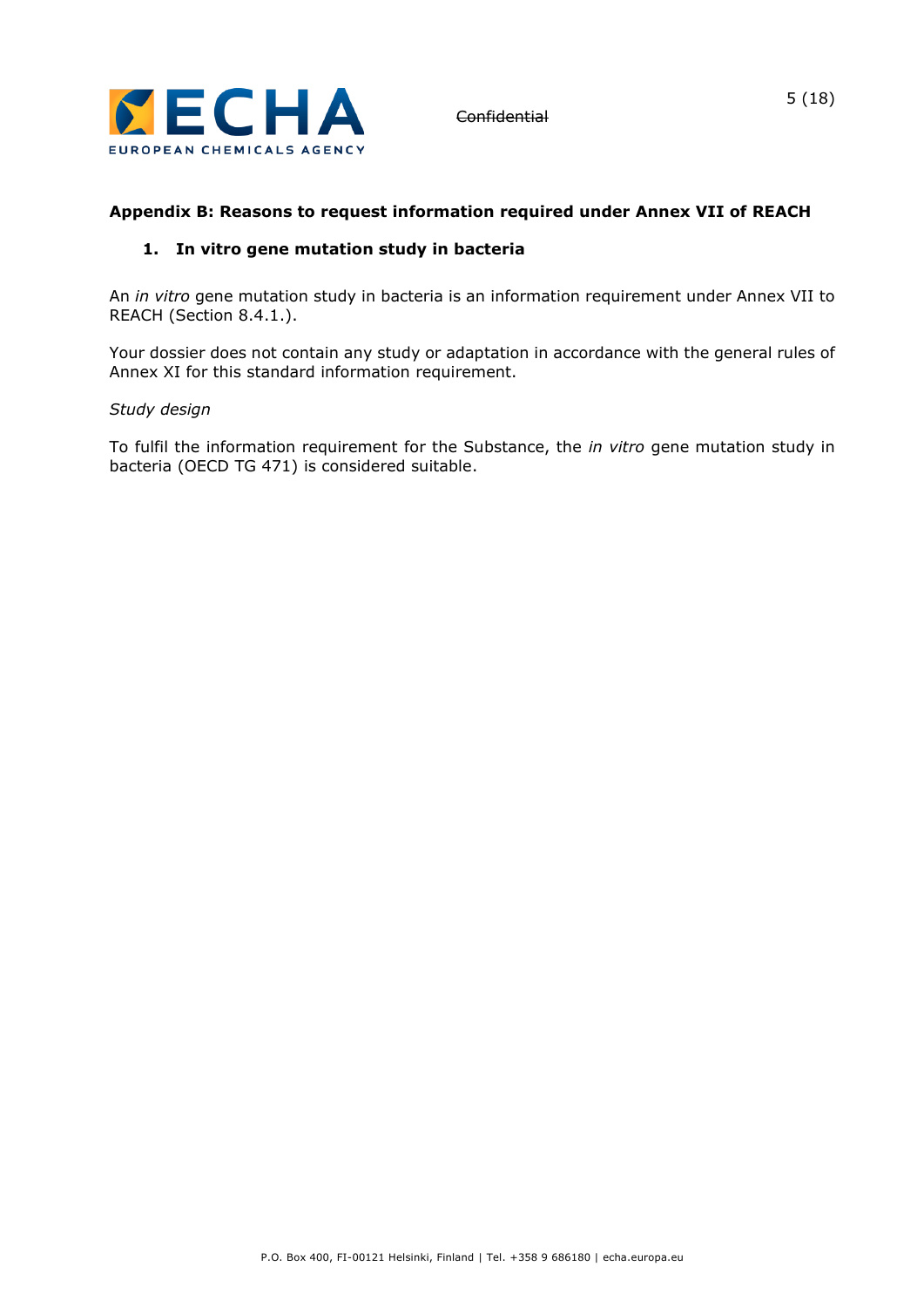

# **Appendix C: Reasons to request information required under Annex IX of REACH**

# **1. Pre-natal developmental toxicity study in one species**

A Pre-natal developmental toxicity (PNDT) study (OECD TG 414) in one species is a standard information requirement under Annex IX to REACH.

You have adapted the standard information requirement mentioned above according to Annex XI, Section 1.2. of REACH (weight of evidence).

In support of your adaptation, you have provided the following study records:

With the Substance:

- *(i)* Combined Repeated Dose Toxicity Study with the Reproduction / Developmental Toxicity Screening Test (OECD 422, GLP, xxxx xxxxxxx xxxxx, 2007)
- *(ii)* Combined Repeated Dose Toxicity Study with the Reproduction / Developmental Toxicity Screening Test (OECD 422, GLP, value and the state of the 1005).

#### (Q)SAR predictions (2016):

- *(iii)* Danish QSAR database with two models: CASE Ultra (teratogenic potential: negative) and SciQSAR (developmental effects: positive)
- *(iv)* Vega platform with two models: Developmental Toxicity model (CAESAR) 2.1.7 (prediction: toxicant) and Developmental/Reproductive Toxicity library (PG) 1.0.0 (prediction: non-toxicant)
- *(v)* Leadscope model applier: Retardation foetal growth rat (prediction: negative)
- *(vi)* Leadscope model applier: Retardation foetal growth rabbit (prediction:negative)
- *(vii)* Leadscope model applier: Foetal weight decrease rat (prediction: negative)
- *(viii)* Leadscope model applier: Foetal weight decrease rabbit (prediction: negative)
- *(ix)* Leadscope model applier: Foetal death rat (prediction: negative)
- *(x)* Leadscope model applier: Foetal death rabbit (prediction: negative)
- *(xi)* Leadscope model applier: Post-implantation loss rat (prediction: negative)
- *(xii)* Leadscope model applier: Post-implantation loss rabbit (prediction: negative)
- *(xiii)* Leadscope model applier: Pre-implantation loss rat (prediction: negative)
- *(xiv)* Leadscope model applier: Pre-implantation loss rabbit (prediction: negative)
- *(xv)* Leadscope model applier: Structural dysmorphogenesis rat (prediction: negative)

Based on the presented sources of information, you argue that the available data gives sufficient information to conclude on the  $1<sup>st</sup>$  species prenatal developmental toxicity.

As explained under *Appendix on Reasons common to several requests* the weight of evidence adaptation must fulfil the information requirement based on relevant and reliable sources of information. These sources of information must provide sufficient weight to conclude that the Substance has or has not the dangerous property investigated by the required study.

Relevant information that can be used to support weight of evidence adaptation for information requirement of Section 8.7.2 at Annex IX includes similar information that is produced by the OECD TG 414 on one species. The following aspects (key parameters) are covered: 1) prenatal developmental toxicity, 2) maternal toxicity, and 3) maintenance of pregnancy.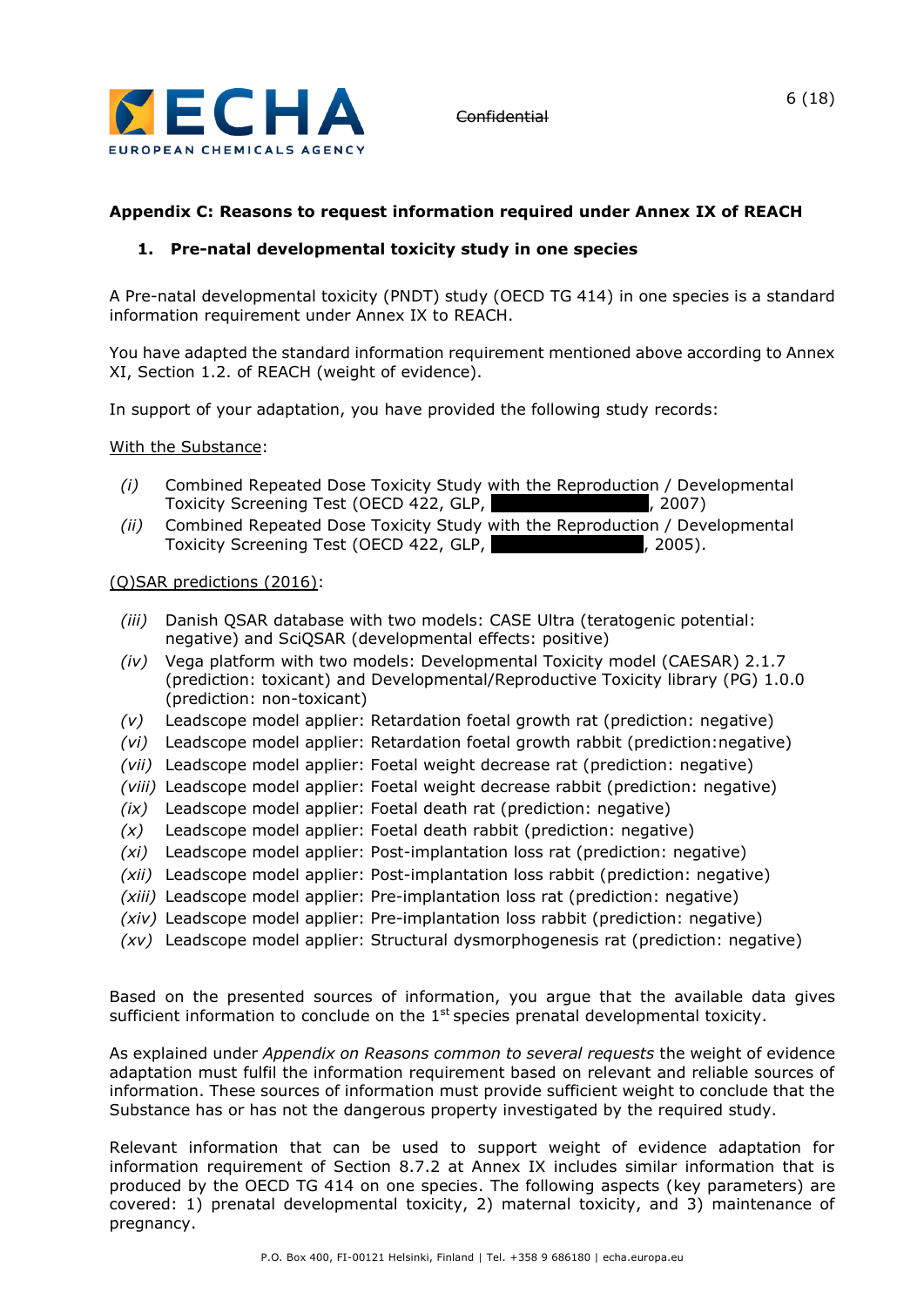

Based on the information provided, the parameter investigated in the QSAR predictions iii. and iv. and leading to the actual predictions is not specified. In the absence of further information, you have not established which key parameter described above the predictions obtained from the sources of information iii. and iv. relate to. Therefore, based on the information provided, the sources of information iii. and iv. are considered as not providing relevant information and cannot contribute to the conclusion derived from this weight of evidence approach.

As regards the other sources of information they are assessed below.

#### Prenatal developmental toxicity

Prenatal developmental toxicity includes information after prenatal exposure on embryonic/foetal survivial (number of live foetuses; number of resorptions and dead foetuses, postimplantation loss), growth (body weights and size) and structural malformations and variations (external, visceral and skeletal).

#### *Embryonic/foetal survival and growth*

The sources of information (i) and (ii) provide relevant information on litter sizes, postnatal survival and growth of pups.

However, they are affected by the following reliability issue:

In order to be considered compliant the set of information provided has to meet the requirements of OECD TG 414. The criteria of this test guideline include that 20 female animals with implantation sites are used for each test and control group.

The studies i. and ii. that you have provided were conducted with 12 and 8 pregnant females for each test group, respectively. The statistical power of the studies i. and ii. provided is not sufficient because it does not fulfil the criterion of 20 pregnant females for each test group set in OECD TG 414.

The QSAR predictions (v.-xv.) provide negative / positive information on some of the elements of pre-natal developmental toxicity such as foetal growth retardation, foetal weight decrease, foetal death, pre- or post-implantation loss. Whilst this information is relevant for the endpoint under consideration, it overlaps with information obtained from *in vivo* studies i. and ii. conducted with the Substance and do not supplement this information. They do not provide information which is not already covered by the experimental studies (i) and (ii). The sources of information v.-xv. do not mitigate the reliability issue identified for the information sources (i) and (ii).

In addition, the (Q)SAR predictions are affected by a reliability issue. Specifically, the uncertainty of the (Q)SAR predictions was assessed as "borderline reliable" for predictions (vx, xii, xiv) and as "moderate" reliable for predictions (xi, xiii) in the QPRF reports. You justified this assessment by referring to limited structural similarity with analogues included in the training set of the model or inconsistencies between the prediction obtained from the model and the available data on the closest structural analogue in the training set of the model. ECHA agrees with this assessment of the reliability of these sources of information.

Based on the above, the sources of information do not inform reliably on embryonic/foetal survival and growth as foreseen to be investigated in OECD TG 414.

### *Embryonic/foetal structural malformations and variations (external, visceral and skeletal)*

The sources of information (i-ii, v-xiv) do not provide information on structural malformations and variations (external, visceral and skeletal) as foreseen to be investigated in the OECD TG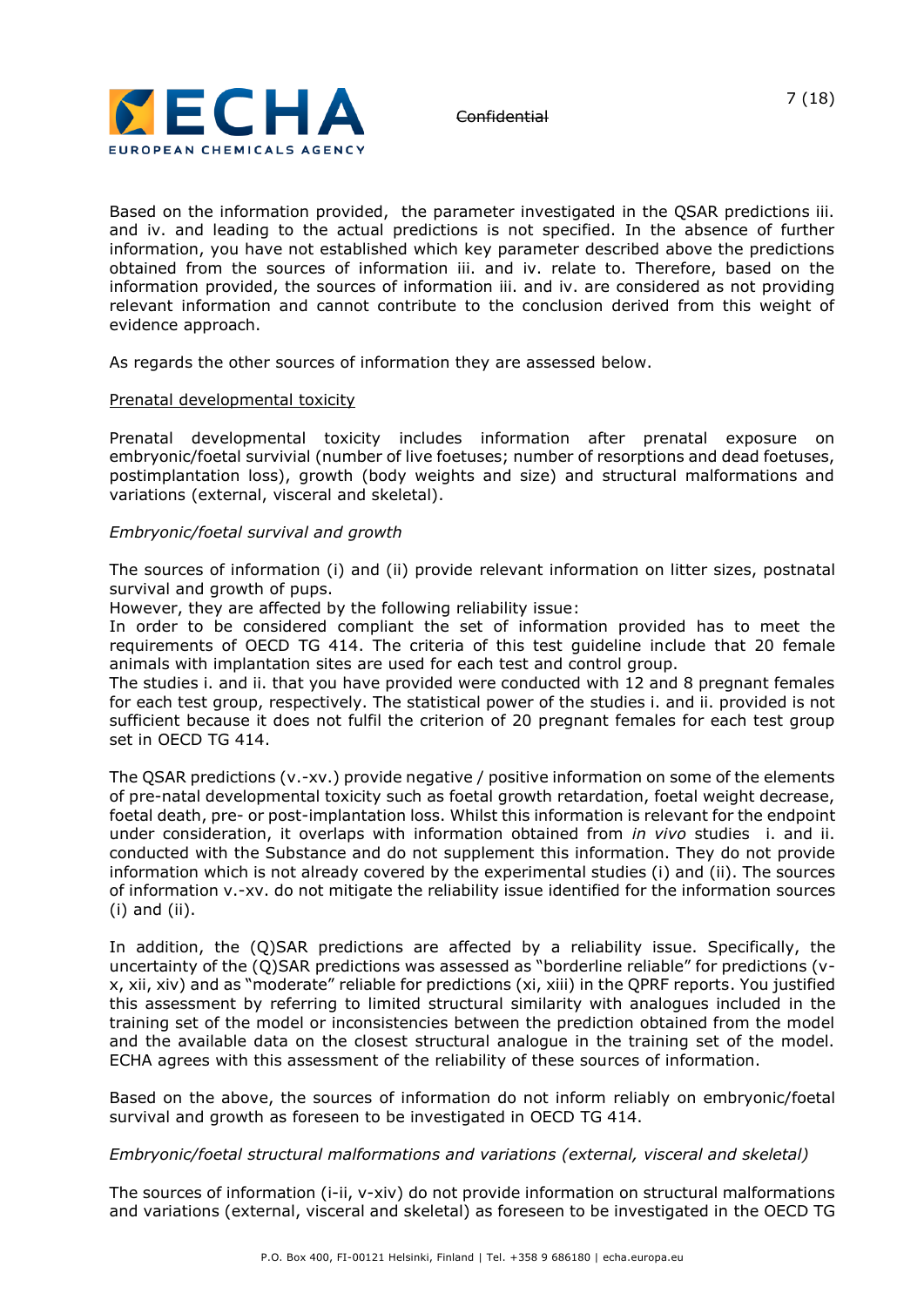

### 414.

The (Q)SAR prediction (xv.) is the only source of information providing information relevant to embryonic/foetal structural malformations and variations (external, visceral and skeletal). It provides information on structural dysmorphogenesis in rat. However, this QSAR prediction provides a binary positive/negative information, the parameters investigated for the structural dysmorphogenesis are not specified and this QSAR prediction does not inform on the type and incidence of the malformations. In addition, the reliability of this source is affected. Specifically, ECHA agrees with the statement on the uncertainty of the prediction which was assessed as "moderately" reliable in the QPRF report, based on the prediction performance with similar compounds in the training set.

Eventually, as indicated in the ECHA Guidance R.7, Section R.7.6.4.1.2, "*A particular challenge for this endpoint is the complexity and amount of information needed from various functions and parameters to evaluate the effects on reproduction. Not all necessary aspects can be covered by a QSAR prediction. Therefore, a negative result from current QSAR models predicting that the substance has not a particular property, cannot be interpreted as demonstrating the absence of a reproductive hazard unless there is other supporting evidence*". Therefore, this source of information cannot on its own provide the necessary information to embryonic/foetal structural malformations and variations (external, visceral and skeletal) required to comply with this information requirement.

Based on above, the sources of information provided do not inform on structural malformations and variations (external, visceral and skeletal) as foreseen to be investigated in OECD TG 414.

#### Maternal toxicity

Maternal toxicity includes information after gestational exposure on maternal survival, body weight and clinical signs and other potential aspects of maternal toxicity in dams.

The sources of information (v.-xv.) do not provide relevant information on maternal toxicity.

The sources of information (i) and (ii) provide relevant information on maternal toxicity. However, the reliability of this information is affected by the insufficient number of pregnant females tested, not meeting the requirements of OECD TG 414 as already explained in the section on "Embryonic/foetal survival and growth" above.

Based on above, the sources of information provided do not inform reliably on maternal toxicity as foreseen to be investigated in OECD TG 414.

#### Maintenance of pregnancy

Maintenance of pregnancy includes information on abortions and/or early delivery as a consequence of gestational exposure and other potential aspects of maintenance of pregnancy.

The sources of information (v.-xv.) do not provide relevant information on maternal toxicity.

The sources of information (i) and (ii) provide relevant information on maintenance of pregnancy. However, the reliability of this information is affected by the insufficient number of pregnant females tested, not meeting the requirements of OECD TG 414 as already explained in the section on "Embryonic/foetal survival and growth" above.

Based on above, the sources of information provided do not inform reliably on maintenance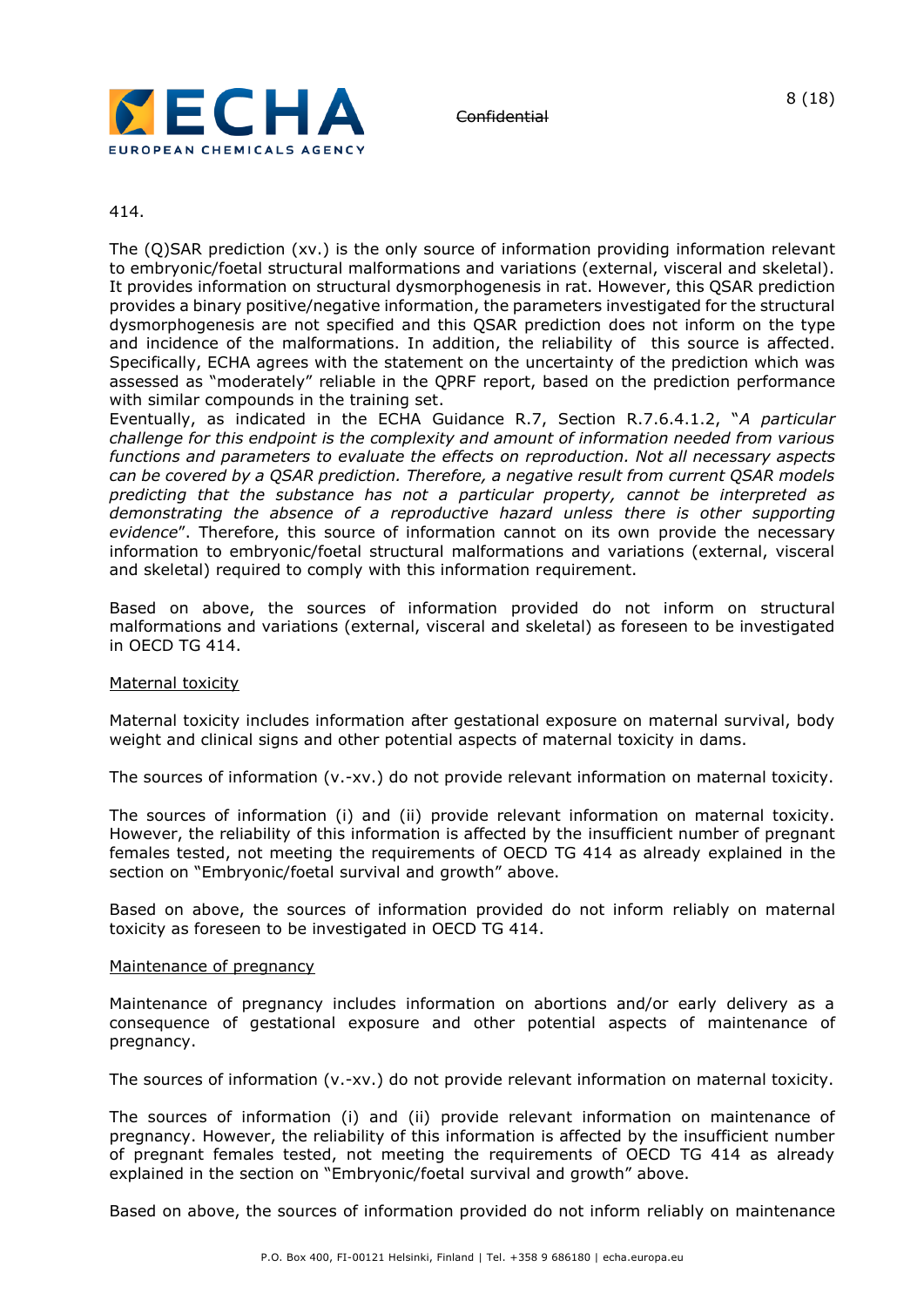

of pregnancy as foreseen to be investigated in OECD TG 414.

# *Conclusion*

For the reasons presented above, it is not possible to conclude, based on any source of information alone or considered together, whether your Substance has or has not the particular dangerous properties foreseen to be investigated in OECD TG 414, prenatal developmental toxicity study. Therefore, your adaptation is rejected and the information requirement is not fulfilled.

# *Information on the study design*

A PNDT study according to the test method OECD TG 414 must be performed in rat or rabbit as preferred species with oral<sup>3</sup> administration of the Substance.

# **2. Long-term toxicity testing on aquatic invertebrates**

Long-term toxicity testing on aquatic invertebrates is an information requirement under Annex IX to REACH (Section 9.1.5.).

You have provided the following information:

i. key study Kuhn *et al*. 1989 (according to guideline "*Provisional Procedure: extended toxicology test with Daphnia magna (determination of NOEC for reproduction rate, mortality and the time of the first aapearance of offspring; 21d)", Federal Environmental Agency, 1 January 1984.*")

We have assessed this information and identified the following issues:

To fulfil the information requirement, a study must comply with the OECD TG 211 (Article 13(3) of REACH). Therefore, the following specifications must be met:

- a reliable analytical method for the quantification of the test material in the test solutions must be available and reported, including reported specificity, recovery efficiency, precision, limits of determination (i.e. detection and quantification) and working range;
- the nominal test concentrations and the results of all analyses to determine the concentration of the test substance in the test vessels are reported;
- the test design is reported (*e.g.* semi-static or flow-through, selected test concentrations, number of replicates, number of parents per replicate);
- detailed information on feeding, including amount (in mgC/daphnia/day) and schedule is reported;
- water quality monitoring within the test vessels (*i.e.* pH, temperature and dissolved oxygen concentration) is reported;
- the full record of the daily production of living offspring during the test by each parent animal is provided;
- the number of deaths among the parent animals (if any) and the day on which they occurred is reported;
- the coefficient of variation for control reproductive output is reported;
- $\bullet$  the following performance criteria should be met in the control(s):
	- the percentage of mortality of the parent animals (female *Daphnia*) is  $\leq$  20% at the end of the test;
	- the mean number of living offspring produced per parent animal surviving is  $\geq 60$ at the end of the test;

<sup>&</sup>lt;sup>3</sup> ECHA Guidance R.7a, Section R.7.6.2.3.2.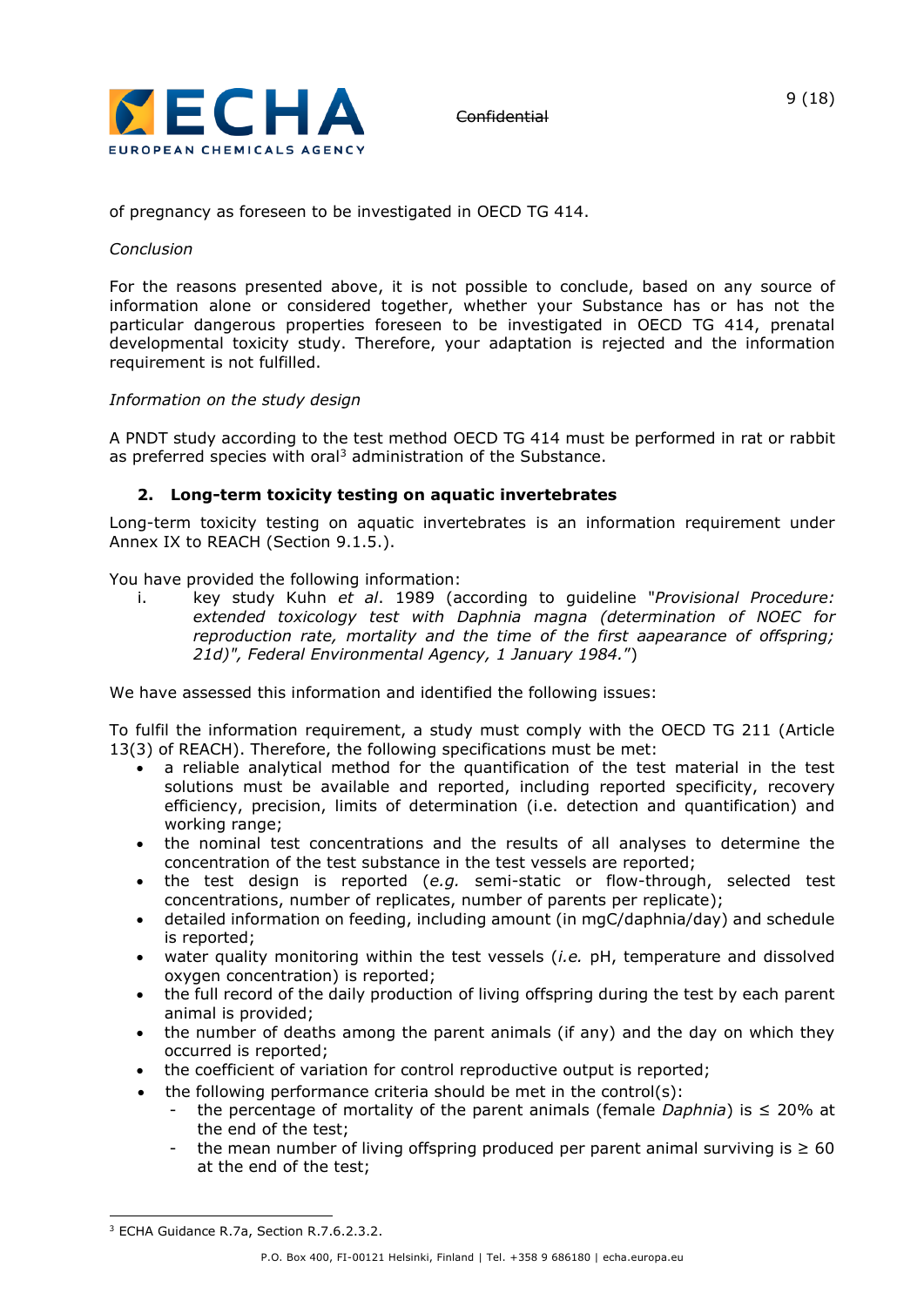

Your registration dossier provides an OECD TG 211 showing the following:

- on the analytical methods to monitor the test substance concentrations, only the separation method (GC) is reported but no further details on the detector nor performance parameters of the analytical method is provided;
- the nominal test concentrations and the results of all analyses to determine the concentration of the test substance in the test vessels are not reported;
- on the test design, you have not specified selected test concentrations, number of replicates, number of parents per replicate;
- information on feeding rate is not provided;
- water quality monitoring within the test vessels (temperature and dissolved oxygen concentration) are not reported;
- the full record of the daily production of living offspring during the test by each parent animal is not provided;
- the number of deaths among the parent animals (if any) and the day on which they occurred is not reported;
- the coefficient of variation for control reproductive output is not reported;
- it is not specified if performance criteria of the test guideline are met.

Based on the above,

- the reporting of the study does not allow to conduct an independent assessment of the reliability. More specifically, in the absence of information on analytical monitoring, test design and test procedure, and daily production of living offspring and the number of deaths among the parent animals, it is not possible to assess if the study follows OECD TG 211 and would fulfil its validity criteria.

Therefore, the requirements of OECD TG 211 are not met.

On this basis, the information requirement is not fulfilled.

### **3. Long-term toxicity testing on fish**

Long-term toxicity testing on fish is an information requirement under Annex IX to REACH (Section 9.1.6.).

You have adapted the standard information requirement mentioned above according to Annex XI, Section 1.2. of REACH (weight of evidence).

In support of your adaptation, you have provided the following sources of information:

- (i) Trend analysis from four category members investigating fish, juvenile growth (OECD QSAR Toolbox v.3.4);
- (ii) (Q)SAR prediction with "Defined endpoint: FISH ChV" (ECOSAR v.1.11, supported by attached model documetation);
- (iii)an experimental study (*Holcombe* et al. 1982) according to guideline equivalent or similar to OECD TG 210, using an analogue substance 2,4-dimethylphenol, EC 203-321-6;

As explained under Appendix on Reasons common to several requests, the weight of evidence adaptation must fulfil the information requirement based on relevant and reliable sources of information. These sources of information must provide sufficient weight to conclude that the Substance has or has not the dangerous property investigated by the required study.

Relevant information that can be used to support weight of evidence adaptation for information requirement of Section 9.1.6 at Annex IX includes similar information that is produced by the OECD TG 210. This includes parameters related to the survival and development of fish in early life stages from the stage of fertilized egg until the juvenile lifestage following exposure to the test substance are measured, including: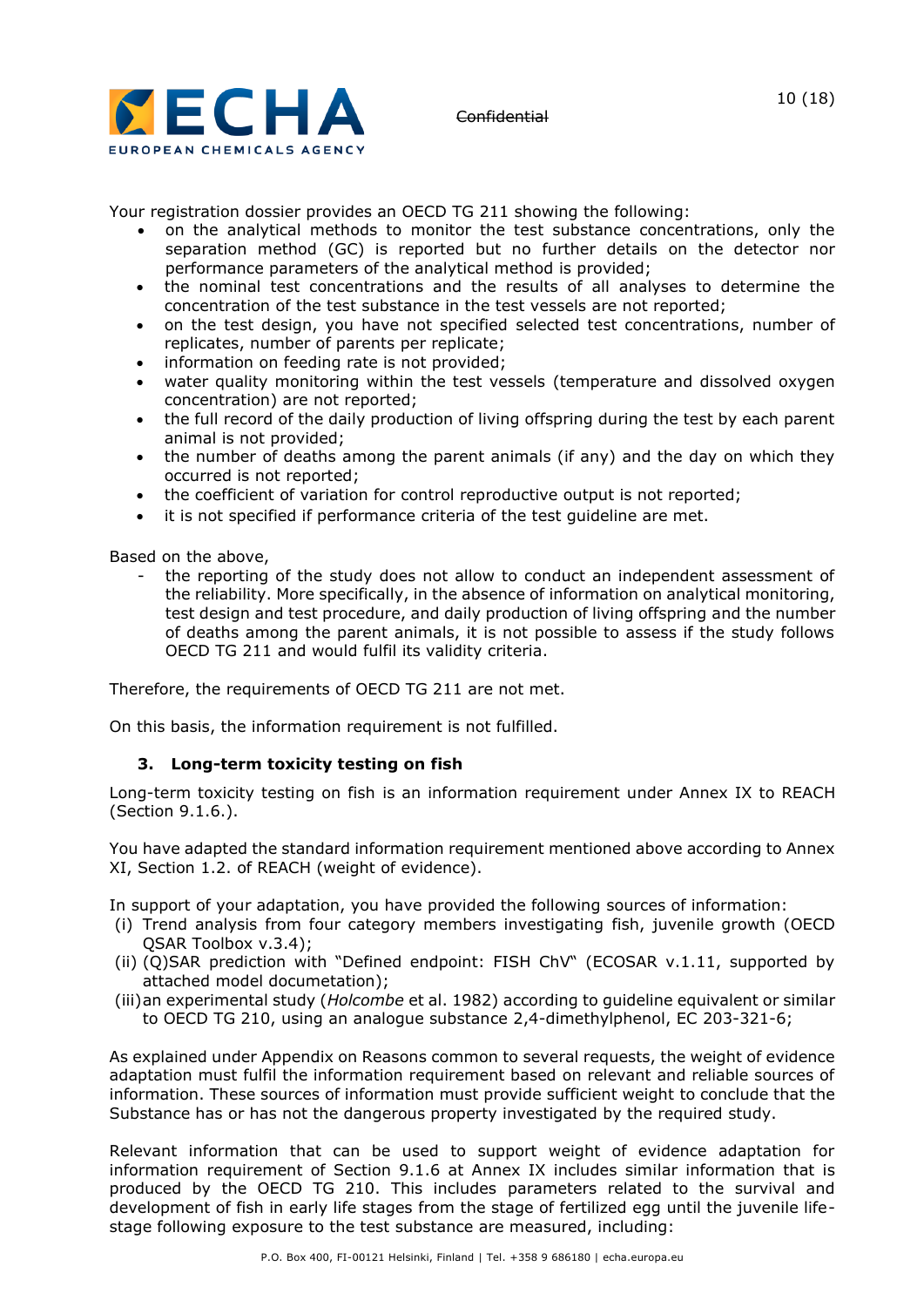

- 1) the stage of embryonic development at the start of the test, and
- 2) hatching of fertilized eggs and survival of embryos, larvae and juvenile fish, and<br>3) the appearance and behaviour of larvae and juvenile fish, and
- 3) the appearance and behaviour of larvae and juvenile fish, and<br>4) the weight and length of fish at the end of the test.
- the weight and length of fish at the end of the test.

Based on the information provided, all studies (i)-(iii) list only one effect estimate value (NOEC or ChV). For studies (i) and (ii) the "basis of effect", i.e. parameter investigated, is not specified. Study (iii) reports "basis of effect" to be based on growth rate but it is not clear which key parameter listed above this investigation covers. Therefore, you have not demonstrated for any of the sources of information which key parameter described above the provided effect estimate value relates to. Therefore, it cannot be confirmed that the sources of information (i), (ii) and (iii) investigate all or some of the key parameters listed above. Therefore, based on the information provided, they cannot contribute to the conclusion on these key parameters.

Furthermore, the reliability of the sources of information (i) and (iii) is affected by the following deficiencies:

# *Reliability of the provided information with analogue substances*

Whenever grouping and read-across is used under REACH, Section 1.5 of Annex XI requires explicitly that "*adequate and reliable documentation of the applied method shall be provided*". According to the ECHA Guidance Section R.6.2.3.1 "*the approach should be documented according to an appropriate format in order to justify that the approach may be used instead of testing. The justification for the read-across should include an explanation of the rationale, as well as the assessment including all relevant supporting information*". The Guidance also specifies the following elements that must be included in the documentation of the adaptation:

- 1. A read-across hypothesis, establishing why a prediction for a toxicological or ecotoxicological property is reliable;
- 2. Scientific information substantiating that the prediction of the properties is justified for each relevant endpoint, taking into account the structural differences between the substances;
- 3. Robust study summaries of the source studies.

We have assessed the information provided in your technical dossier and identified the following issues:

1. "*Adequate and reliable documentation of the applied method*" in the form of a read-across hypothesis establishing why a prediction of property is reliable

According to Annex XI, Section 1.5., two conditions shall be necessarily fulfilled. Firstly, there needs to be structural similarity between substances which results in a likelihood that the substances have similar physicochemical, toxicological and ecotoxicological properties so that the substances may be considered as a group or category. Secondly, it is required that the relevant properties of a substance within the group may be predicted from data for reference substance(s) within the group (read-across approach). A read-across hypothesis needs to be provided, establishing why a prediction for a toxicological or ecotoxicological property is reliable. This hypothesis should be based on recognition of the structural similarities and differences between the substances (ECHA Guidance R.6). It should explain why the differences in the chemical structures should not influence the toxicological/ ecotoxicological properties or should do so in a regular pattern.

In your read-across justification you state that: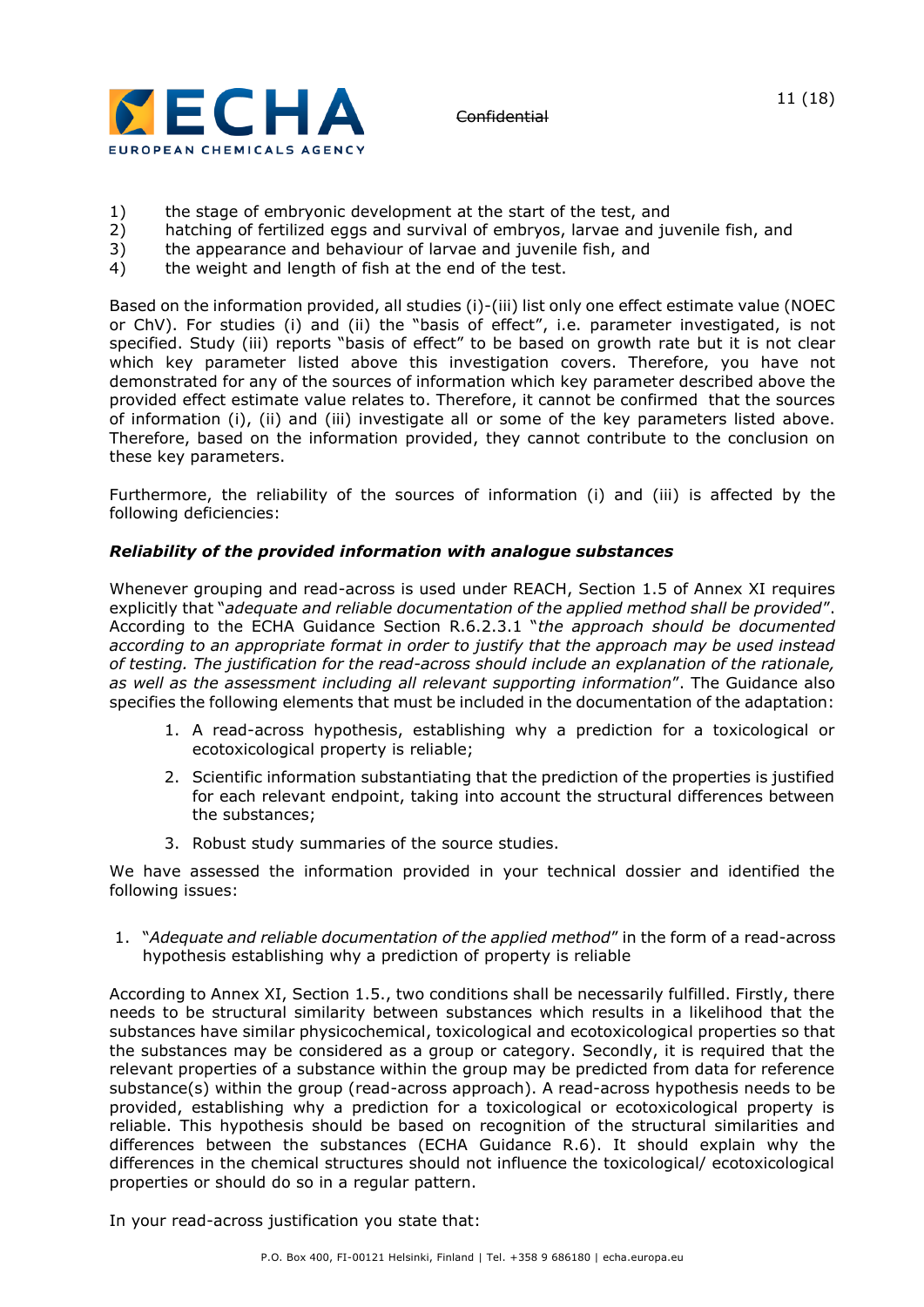

- For the analogue approach (source iii): "*The hypothesis of this analogue approach is based on common functional groups (the target substance and the source substance are both xxxxxxx under "US-EPA New Chemical Categories"), and based on additional subcategorization on common end-point specific profiling (based on "Aquatic toxicity classification by ECOSAR") and high structural similarity (60-70% based on Dice (Atom centered fragment))."*
- For the category approach (source i): You do not formulate a clear hypothesis but provide an OECD QSAR Toolbox report which provides the structural and mechanistic basis how the source substances were selected;

We understand that the hypothesis for both of the predictions is that the structural similarity is a sufficient basis for predicting the properties of the Substance.

While structural similarity is a prerequisite for applying the grouping and read-across approach, it does not necessarily lead to predictable or similar human health and ecotoxicological properties in other endpoints. As described above, a well-founded hypothesis is needed to establish a reliable prediction for a toxicological or ecotoxicological property, based on recognition of the structural similarities and differences between the source substance(s) and your Substance.

2. "*Adequate and reliable documentation of the applied method*" in the form of scientific information substantiating that the prediction of the properties is justified for each relevant endpoint

Annex XI, Section 1.5 of the REACH Regulation states that "*physicochemical properties, human health effects and environmental effects or environmental fate may be predicted from data for reference substance(s)*". For this purpose "*it is important to provide supporting information to strengthen the rationale for the read-across. Thus, in addition to the property/endpoint being read-across, it is also useful to show that additional properties, relevant to the endpoint, are also (qualitatively or quantitatively) similar between the source and target chemicals*"." (ECHA Guidance R.6, Section R.6.2.2.1.f). The set of supporting information should allow to verify the crucial aspects of the read-across hypothesis and establish that the properties of the Substance can be predicted from the data on the source substance(s).

Supporting information must include relevant and reliable information (experimental studies or reliable predictions) to support the claimed similarity in physico-chemical, ecotoxicological and toxicological properties of the Substance and source substances. Variations in chemical structure can affect both toxicokinetics (uptake and bioavailability) and toxicodynamics (e.g. interactions with receptors and enzymes). Therefore the information provided to support the predictions must explain why the differences in the chemical structures should not influence their toxicological, ecotoxicological and fate properties or should do so in a regular pattern (ECHA Guidance R.6., Section 6.2.1.).

The technical dossier does not include any data for the Substance which would investigate the properties under consideration (survival and development of fish in early life stages). There is also no other aquatic toxicity data provided for the source substances - apart from those used in this Weight of evidence approach (sources i and iii) – allowing to compare aquatic toxicity for your Substance and the source substances, e.g. bridging studies of comparable design and duration.

In the absence of relevant, reliable information, you have not established that the Substance and of the source substance(s) are likely to have similar properties. Therefore you have not provided sufficient supporting information to strengthen the rationale for the read-across.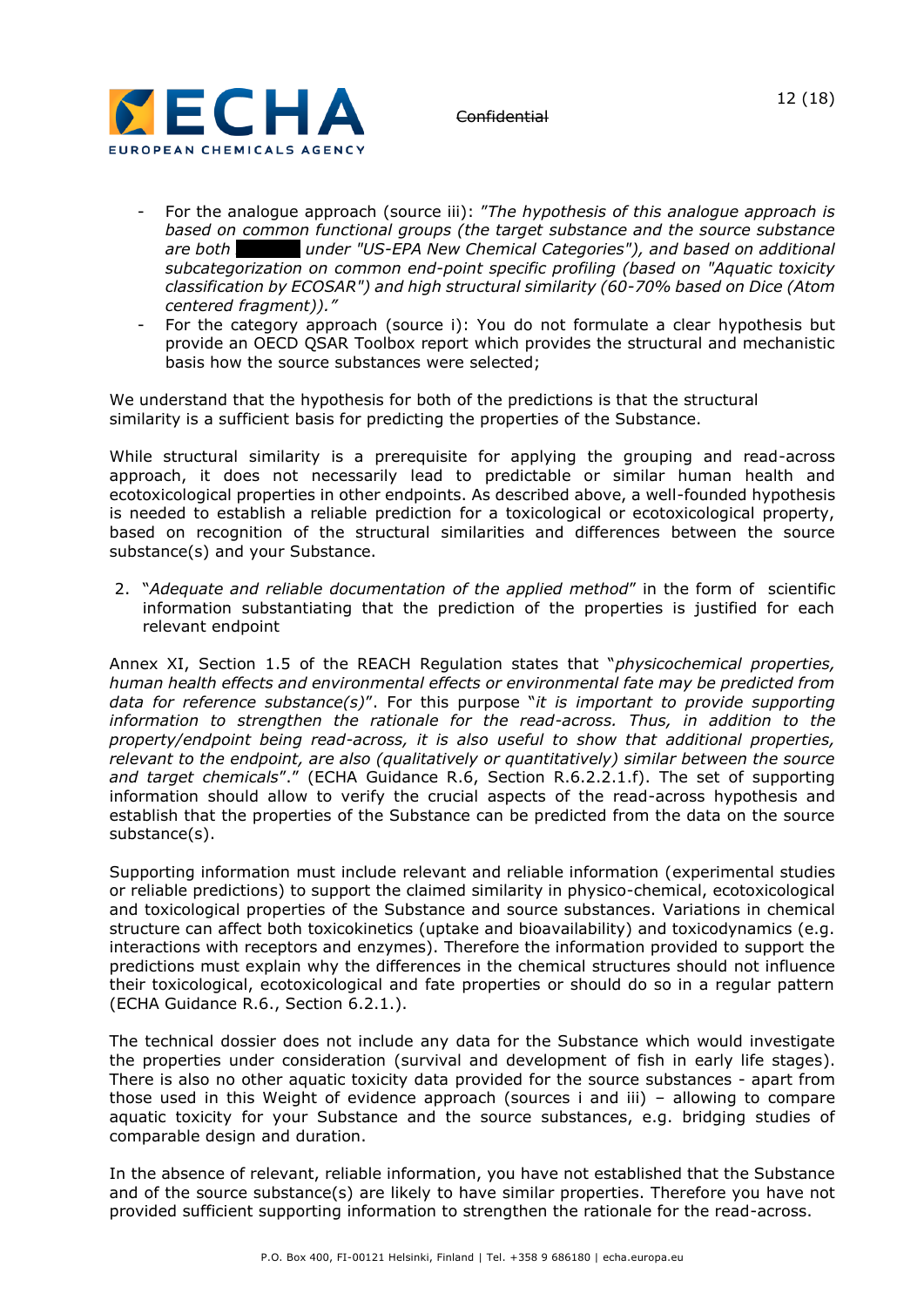

### 3. "*Adequate and reliable documentation of the applied method*" in the form of a robust study summary of each source study

Under Article 10(a)(vii) of the REACH Regulation, a technical dossier must include "*robust study summaries of the information derived from the application of Annexes VII to XI, if required under Annex I*". Annex I, Section 1.1.4/3.1.5 of REACH states that robust study summaries are "*required of all key data used in the hazard assessment*". When properties of a substance are read-across from a source study conducted with an analogue substance to fulfil an information requirement, this source study provides key data for the hazard assessment. Therefore a robust study summary providing information allowing to make an independent assessment of the study must be provided for each source study used in readacross approaches.

Robust study summary must provide a detailed summary of the objectives, methods, results and conclusions of a full study report providing sufficient information to make an independent assessment of the study (Article 3(28)).

In the category approach (source iii), you have provided a justification document where you have identified the studies conducted with analogue substances that you intend to use as source studies in your read-across approach. You have not provided robust study summaries for any for these source studies.

In the analogue approach (source i), you have provided a robust study summary for the source study that you intend to use in your read-across approach. In this robust study summary you report only the test species, test substance and one effect estimate (for growth rate).

While for the category approach you provided no robust study summaries at all, for the analogue approach you have not provided detailed information on the methods, results and conclusions of these studies allowing for an independent assessment of the study. In the absence of such information, we cannot assess the reliability of the information used to predict the properties of the Substance.

# **Conclusion**

For all the reasons presented above, you have not established that relevant properties of the Substance can be predicted from data on the analogue substances. This information cannot contribte to deriving reliable conclusions on the properties of the Substance in a weight of evidence approach.

### *Conclusions on the Weight of evidence approach*

Taken together, you have not demonstrated that the sources of information cover the key investigations as indicated above and they are also affected by issues in reliability. Furthermore, you did not provide any documentation for assessment of the relative values/weights of the different sources of information.

Therefore, it is not possible to conclude, based on any source of information alone or considered together, whether your Substance has or has not the particular dangerous properties foreseen to be investigated in an OECD TG 210 study.

Therefore, your adaptation is rejected and the information requirement is not fulfilled.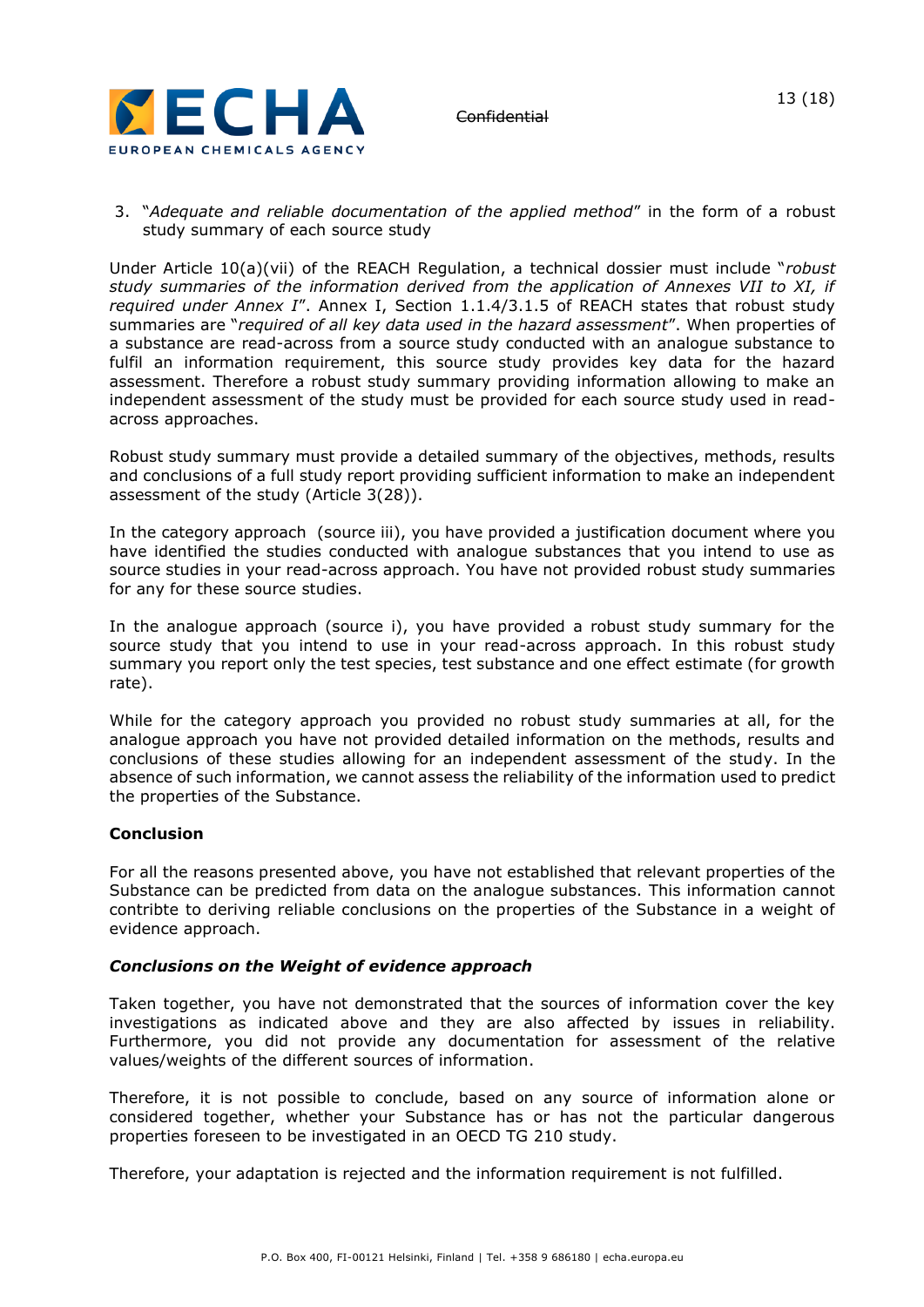

# **Appendix D: Requirements to fulfil when conducting and reporting new tests for REACH purposes**

# **A. Test methods, GLP requirements and reporting**

- 1. Under Article 13(3) of REACH, all new data generated as a result of this decision must be conducted according to the test methods laid down in a European Commission Regulation or to international test methods recognised by the Commission or ECHA as being appropriate.
- 2. Under Article 13(4) of REACH, ecotoxicological and toxicological tests and analyses must be carried out according to the GLP principles (Directive 2004/10/EC) or other international standards recognised by the Commission or ECHA.
- 3. Under Article 10(a)(vi) and (vii) of REACH, all new data generated as a result of this decision must be reported as study summaries, or as robust study summaries, if required under Annex I of REACH. See ECHA Practical Guide on How to report robust study summaries<sup>4</sup>.

# **B. Test material**

1. Selection of the Test material(s)

The Test Material used to generate the new data must be selected taking into account the following:

- the technical grade boundary composition(s) of the Substance. This composition includes minor constituents and impurities which may affect the toxicological properties of the Substance. The impact of exposure to all the constituents and impurities of the Substance needs to be accounted for in the generation of the new data.
- 2. Information on the Test Material needed in the updated dossier
	- You must report the composition of the Test Material selected for each study, under the "Test material information" section, for each respective endpoint study record in IUCLID.
	- The reported composition must include all constituents of each Test Material and their concentration values and other parameters relevant for the property to be tested.

This information is needed to assess whether the Test Material is relevant for the Substance.

Technical instructions on how to report the above is available in the manual on How to prepare registration and PPORD dossiers<sup>5</sup>.

<sup>4</sup> <https://echa.europa.eu/practical-guides>

<sup>5</sup> <https://echa.europa.eu/manuals>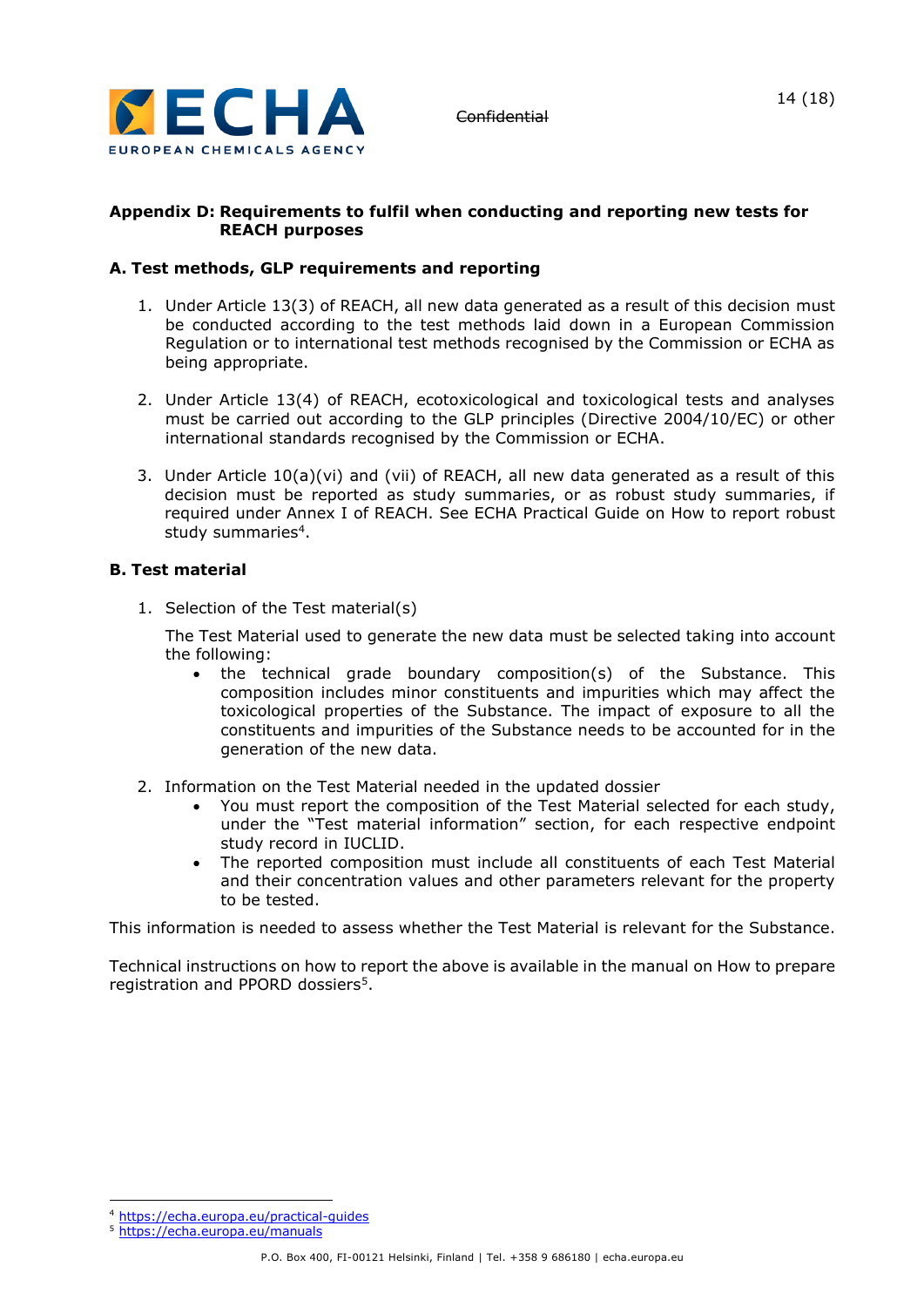

# **Appendix E: Procedure**

This decision does not prevent ECHA from initiating further compliance checks at a later stage on the registrations present.

ECHA followed the procedure detailed in Articles 50 and 51 of REACH.

The compliance check was initiated on 28 July 2020.

ECHA notified you of the draft decision and invited you to provide comments within the notification.

ECHA did not receive any comments within the notification period.

ECHA notified the draft decision to the competent authorities of the Member States for proposals for amendment.

As no amendments were proposed, ECHA adopted the decision under Article 51(3) of REACH.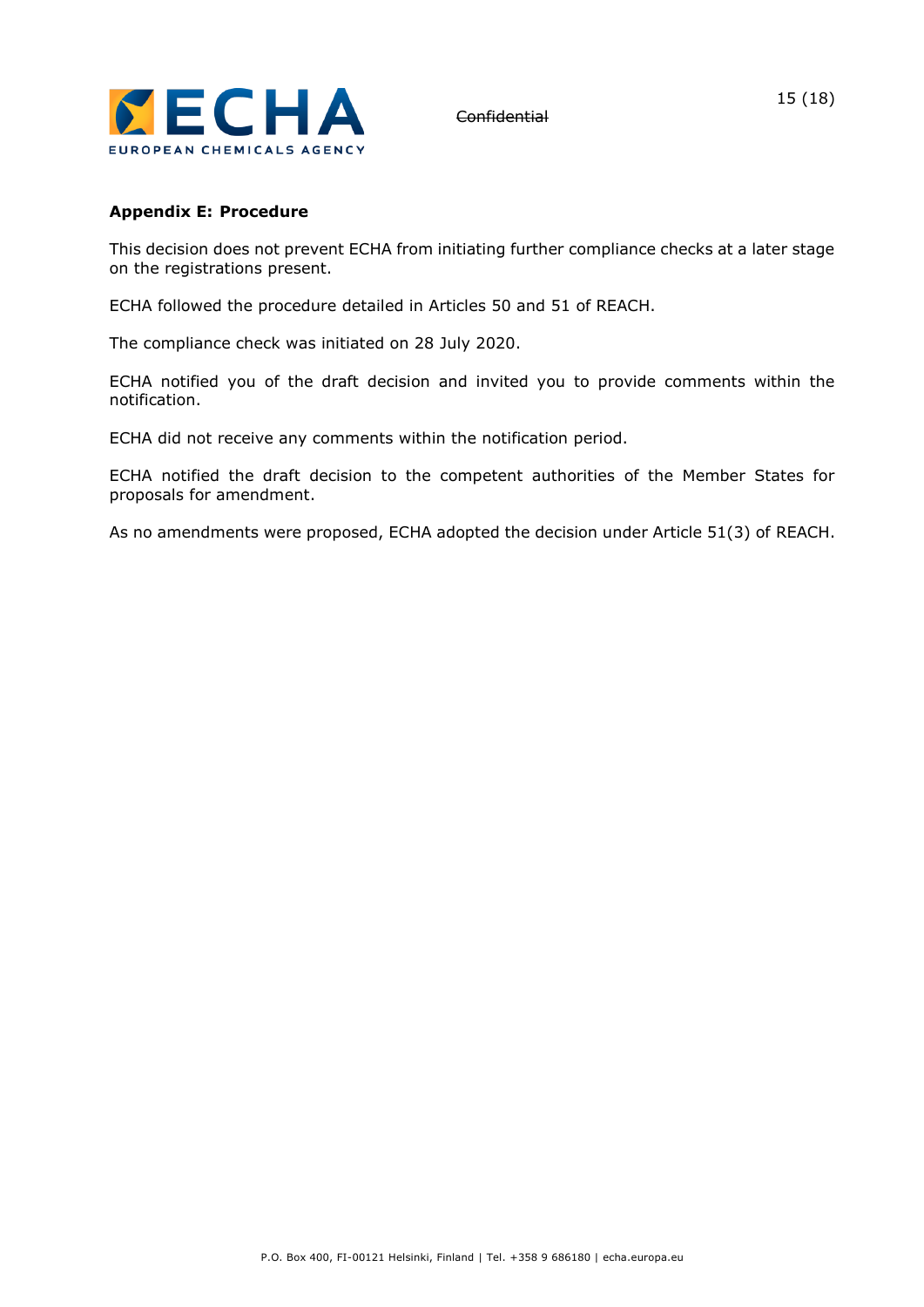

# **Appendix F: List of references - ECHA Guidance<sup>6</sup> and other supporting documents**

#### Evaluation of available information

Guidance on information requirements and chemical safety assessment, Chapter R.4 (version 1.1., December 2011), referred to as ECHA Guidance R.4 where relevant.

#### QSARs, read-across and grouping

Guidance on information requirements and chemical safety assessment, Chapter R.6 (version 1.0, May 2008), referred to as ECHA Guidance R.6 where relevant.

<span id="page-15-0"></span>Read-across assessment framework (RAAF, March 2017)<sup>7</sup>

RAAF - considerations on multiconstituent substances and UVCBs (RAAF UVCB, March 201[7](#page-15-0))<sup>7</sup>

#### Physical-chemical properties

Guidance on information requirements and chemical safety assessment, Chapter R.7a (version 6.0, July 2017), referred to as ECHA Guidance R.7a in this decision.

#### Toxicology

Guidance on information requirements and chemical safety assessment, Chapter R.7a (version 6.0, July 2017), referred to as ECHA Guidance R.7a in this decision.

Guidance on information requirements and chemical safety assessment, Chapter R.7c (version 3.0, June 2017), referred to as ECHA Guidance R.7c in this decision.

#### Environmental toxicology and fate

Guidance on information requirements and chemical safety assessment, Chapter R.7a (version 6.0, July 2017), referred to as ECHA Guidance R.7a in this decision.

Guidance on information requirements and chemical safety assessment, Chapter R.7b (version 4.0, June 2017), referred to as ECHA Guidance R.7b in this decision.

Guidance on information requirements and chemical safety assessment, Chapter R.7c (version 3.0, June 2017), referred to as ECHA Guidance R.7c in this decision.

### PBT assessment

Guidance on information requirements and chemical safety assessment, Chapter R.11 (version 3.0, June 2017), referred to as ECHA Guidance R.11 in this decision.

Guidance on information requirements and chemical safety assessment, Chapter R.16 (version 3.0, February 2016), referred to as ECHA Guidance R.16 in this decision.

#### Data sharing

Guidance on data-sharing (version 3.1, January 2017), referred to as ECHA Guidance on data sharing in this decision.

#### OECD Guidance documents<sup>8</sup>

Guidance Document on aqueous–phase aquatic toxicity testing of difficult test chemicals – No 23, referred to as OECD GD 23.

<sup>6</sup> [https://echa.europa.eu/guidance-documents/guidance-on-information-requirements-and-chemical-safety](https://echa.europa.eu/guidance-documents/guidance-on-information-requirements-and-chemical-safety-assessment)[assessment](https://echa.europa.eu/guidance-documents/guidance-on-information-requirements-and-chemical-safety-assessment)

<sup>7</sup> [https://echa.europa.eu/support/registration/how-to-avoid-unnecessary-testing-on-animals/grouping-of](https://echa.europa.eu/support/registration/how-to-avoid-unnecessary-testing-on-animals/grouping-of-substances-and-read-across)[substances-and-read-across](https://echa.europa.eu/support/registration/how-to-avoid-unnecessary-testing-on-animals/grouping-of-substances-and-read-across)

<sup>8</sup> <http://www.oecd.org/chemicalsafety/testing/series-testing-assessment-publications-number.htm>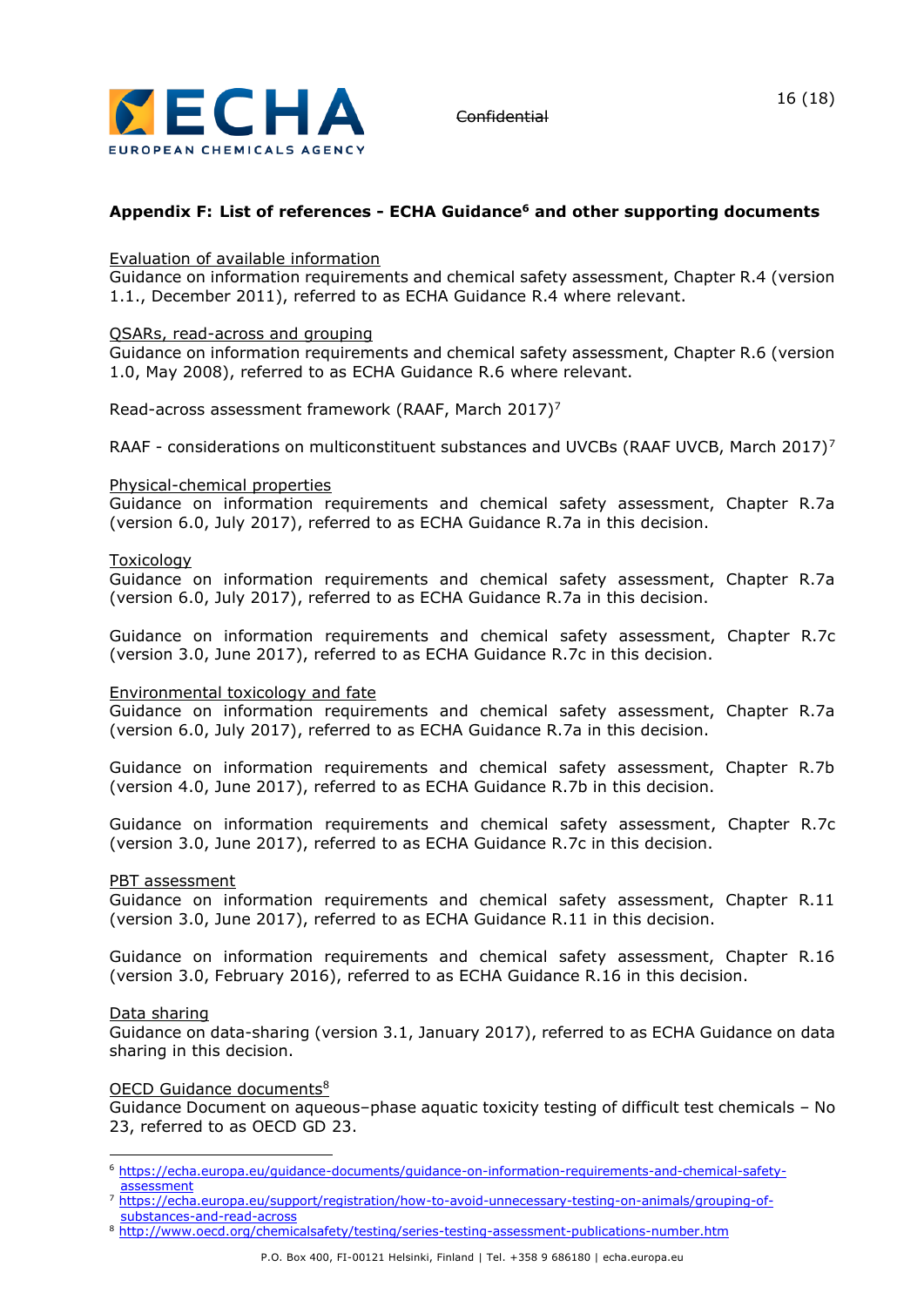

Guidance document on transformation/dissolution of metals and metal compounds in aqueous media – No 29, referred to as OECD GD 29.

Guidance Document on Standardised Test Guidelines for Evaluating Chemicals for Endocrine Disruption – No 150, referred to as OECD GD 150.

Guidance Document supporting OECD test guideline 443 on the extended one-generation reproductive toxicity test – No 151, referred to as OECD GD 151.